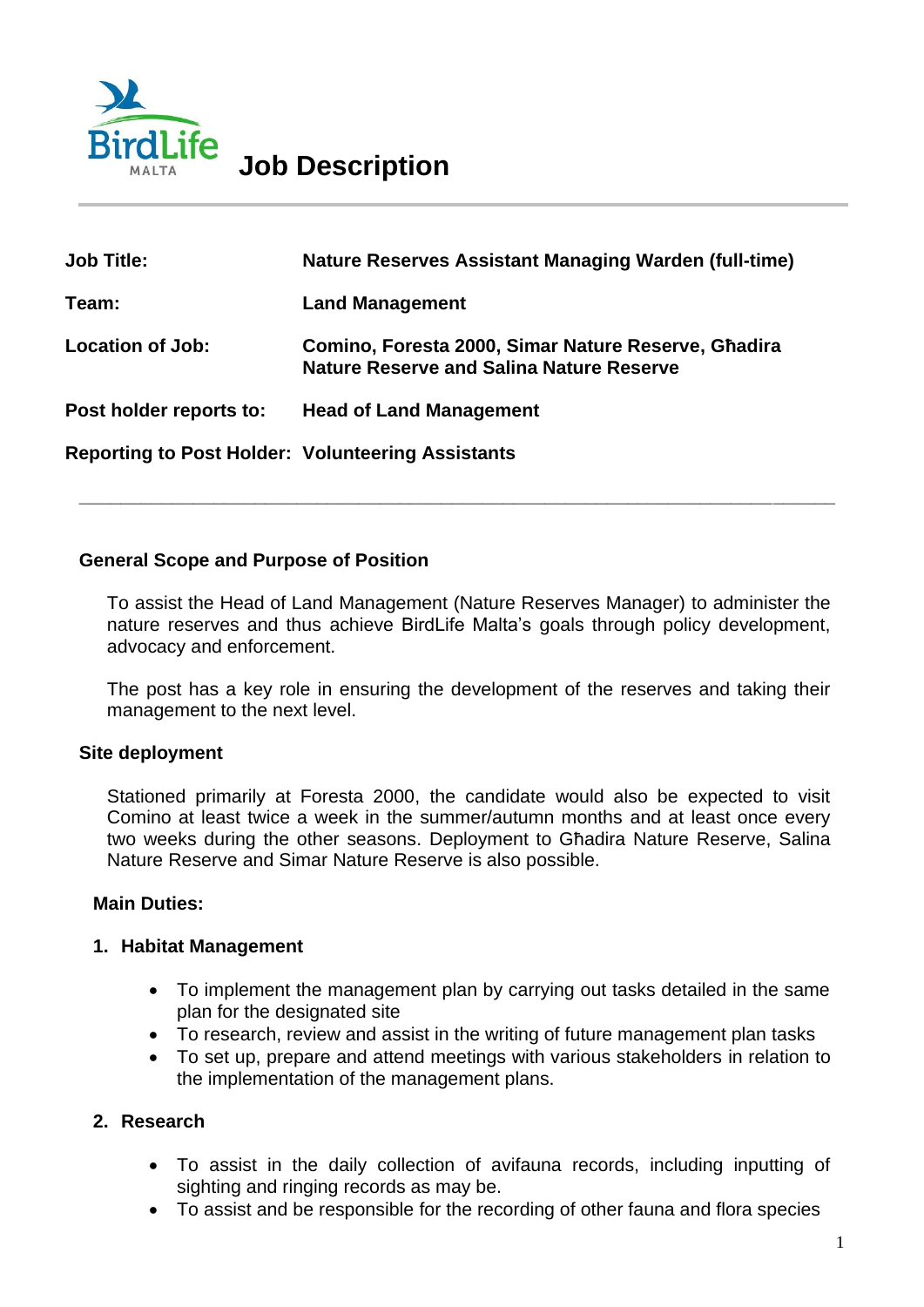- To assist in the preparation of annual works and scientific reports for the sites managed by BirdLife Malta
- To assist in the organisation of regular field work with the aim of gathering scientific data, useful both for the implementation and drawing up of managing plans and for the annual reports.
- To assist and be responsible for the recording in detail of breeding activity on the sites managed by BirdLife Malta.
- To set up, prepare and attend meetings with various stakeholders in order to attract new scientific studies and research programmes to the sites administered by BirdLife Malta

## **3. Finance**

- To search and identify development opportunities for the organisation with particular focus on conservation.
- To keep updated with the organisational and national needs to seek opportunities to meet the needs through projects
- To liaise with Head of Conservation and CEO regarding any opportunities with the aim of moving forward to application stage.
- To assist in identifying and implementing strategies aimed at generating unrestricted income
- To gather all the information and documents necessary to meet deadlines imposed by the agreements in place to manage the sites

## **4. Visitor Experience**

- To handle and liaise visitors to the primary sites, namely Foresta 2000 and Comino
- To gather feedback from visitors in order to improve the current setup.
- To look out for new opportunities to implement events/activities at the sites as per event policy procedures
- To assist in the handling of the merchandise level and finances of the shops at Għadira, Salina and Simar Nature Reserves

## **5. Other Relevant Factors:**

- Required to work flexible hours including weekends and Bank Holidays.
- Occasionally required to use private vehicle when possible.
- Required to maintain confidential information.
- We expect you to carry out your job responsibilities in an environmentallyaware manner, ensuring as little damage to the environment as possible. Our aim is to ensure all resources are utilised effectively and efficiently.
- At BirdLife Malta, volunteers are a major resource and make a vital contribution to BirdLife Malta's aim to take action for the conservation of wild birds and the environment. You will be expected to encourage, develop and support volunteer involvement in our work**.**

## **Appearance & Hygiene**

- Maintain the highest standards in personal hygiene, appearance, body language, and conduct
- Follows grooming polices scrupulously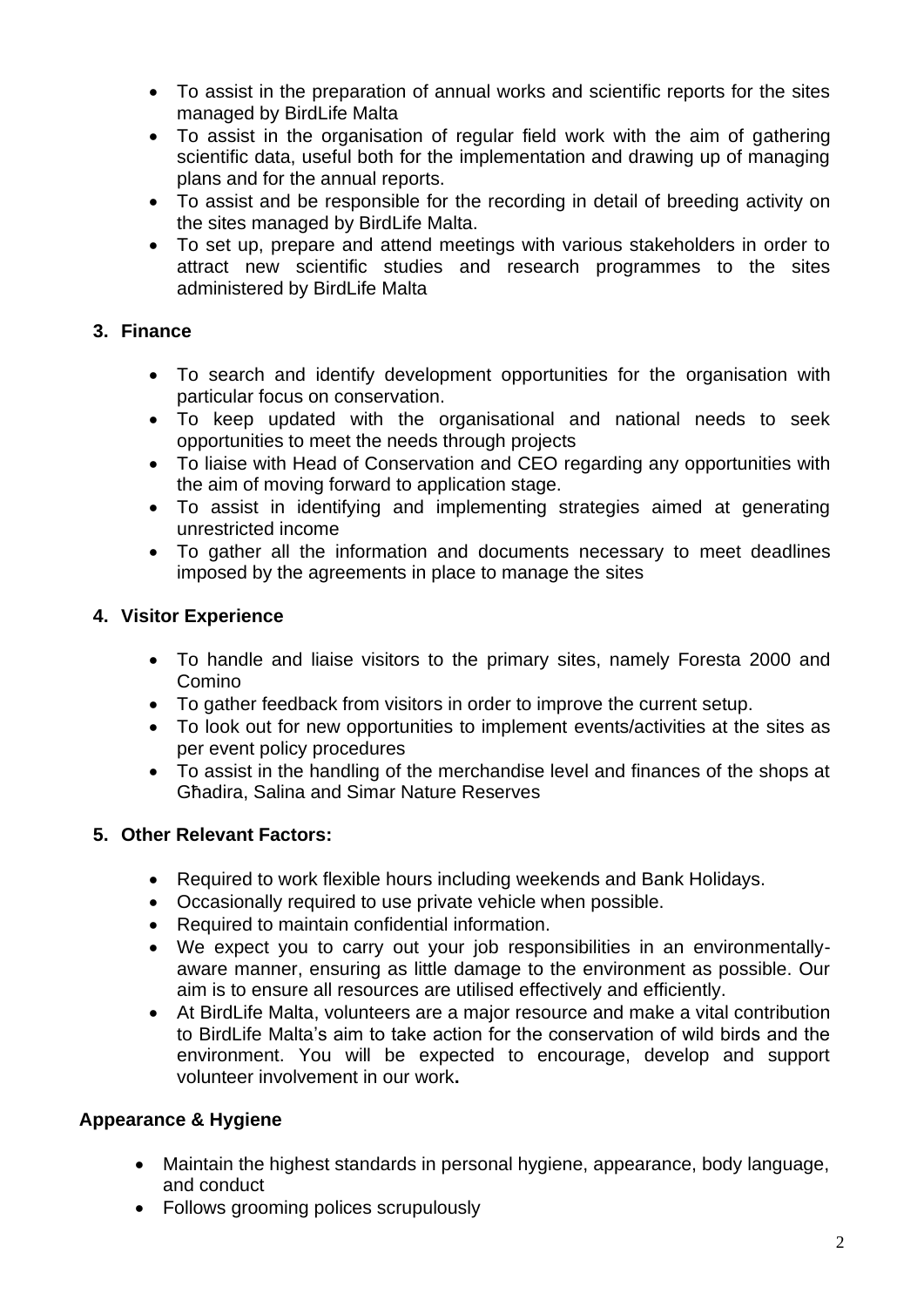• Ensures that own working area is clean and tidy

# **HR & Training**

- Fosters and develops effective relations with all colleagues
- Gives feedback to direct superiors about motivation and work challenges
- Maintains effective internal communications
- Attends all relevant training sessions as required
- Identifies own training needs and makes recommendations to the direct superior and HR Department accordingly
- Communicates any training requests to direct superiors and the HR Manager
- Takes an active part in the performance appraisal
- Has thorough knowledge of company procedures and standards, and works accordingly
- Keeps abreast with modern and current trends in the Finance sector

# **Safety & Security**

- Strives to reduce work-related accidents within the department
- Participates in Health & Safety Training as required
- Has full and up-to-date knowledge of fire, emergency, and evacuation procedures
- Reports serious violations of Safety & Security procedures, and defective material to the OHS Co-ordinator immediately
- Ensures that own work is carried out in a safe manner, and that own actions do not create a hazard for self and/or colleagues
- Ensures the safety of people and property by applying organisations regulations, and adhering to existing laws and regulations
- Prevents possible and probable hazards and conditions by taking corrective or preventive action

# **Miscellaneous**

- Avoids senseless use of work material, water, and energy
- Is aware of the position within the organisation, knowing how to carry responsibility, and helps the organisation in achieving client engagement
- Finishes all requested tasks on time, and ensures that all deadlines are met, and that guests and clients are satisfied
- Is fair and polite to colleagues and clients; ensures and encourages teamwork; also leads by example by refraining from passing any degrading comments about colleagues, superiors, and clients
- Promotes inter-departmental harmony, teamwork, and collaboration through his/her attitude and behaviour
- Assists colleagues as required
- Assists in additional tasks assigned by Management with a positive attitude
- Is accommodating according to work exigencies, and accepts a flexible work schedule necessary for uninterrupted service to the organisation's guests and stakeholders
- Knows names and functions of the company's top people

# **Organisations Building**

• Ensures, the best use and practices to safeguard the organisation's building